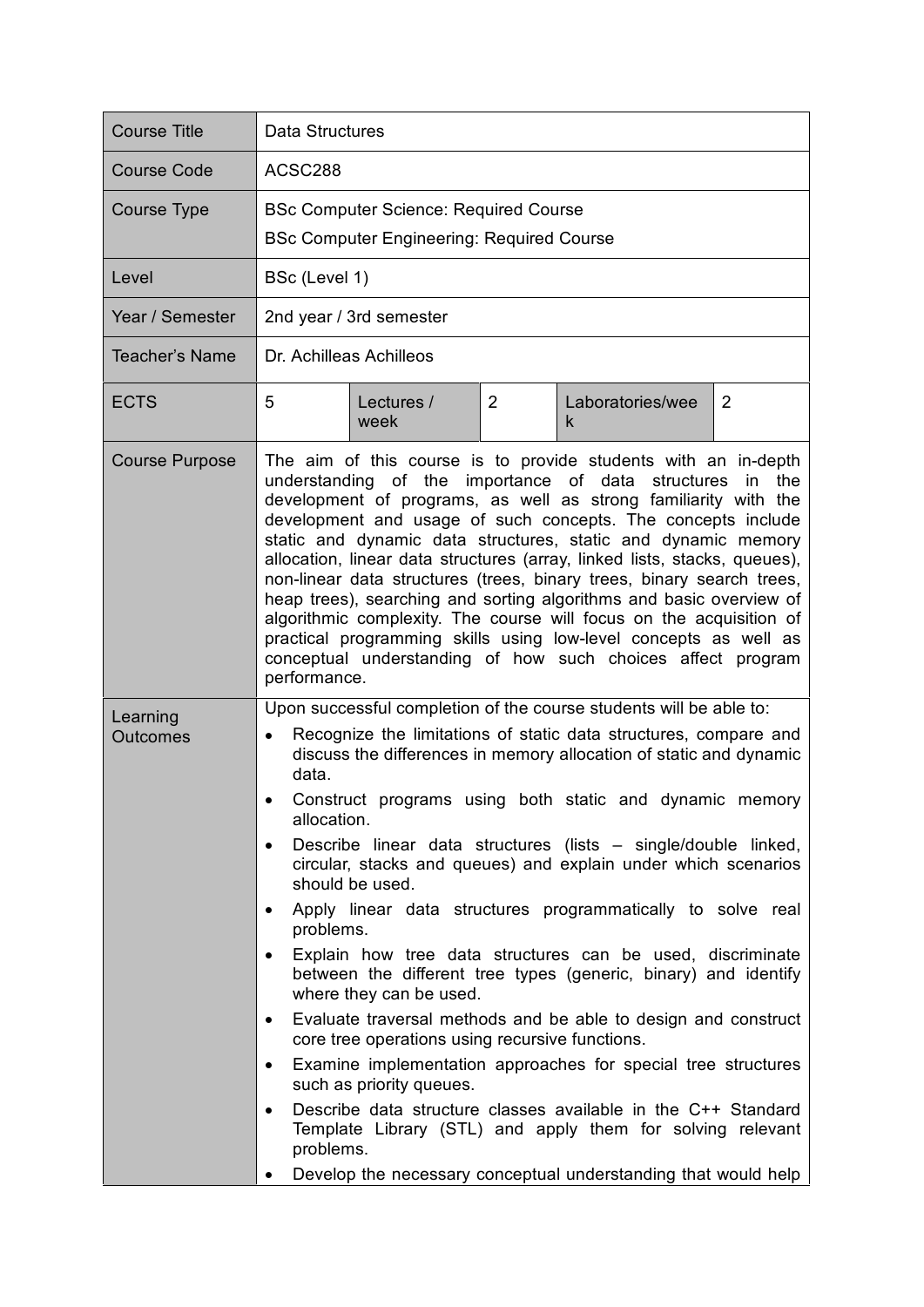|                         | adapt to similar programmatic environments (e.g. Collections in<br>Java).                                                                                                                                              |                                                           |                                                                                                                                                                                                                                                                                                                                                         |  |
|-------------------------|------------------------------------------------------------------------------------------------------------------------------------------------------------------------------------------------------------------------|-----------------------------------------------------------|---------------------------------------------------------------------------------------------------------------------------------------------------------------------------------------------------------------------------------------------------------------------------------------------------------------------------------------------------------|--|
|                         | Recognize the importance of algorithmic complexity<br>and<br>$\bullet$<br>understand complexity of basic algorithms and the concept of big<br>O notation.                                                              |                                                           |                                                                                                                                                                                                                                                                                                                                                         |  |
|                         | $\bullet$<br>advantages.                                                                                                                                                                                               |                                                           | Select, experiment, and develop appropriate data structures and<br>algorithms for searching and sorting problems and judge the                                                                                                                                                                                                                          |  |
|                         | language.                                                                                                                                                                                                              |                                                           | The above will be applied in practice using the $C++$ programming                                                                                                                                                                                                                                                                                       |  |
| Prerequisites           | <b>ACSC183.</b>                                                                                                                                                                                                        | Corequisites                                              | None.                                                                                                                                                                                                                                                                                                                                                   |  |
| <b>Course Content</b>   | 1. Data<br><b>Types</b><br>and<br>programming (1 Week)                                                                                                                                                                 | representation under                                      | imperative                                                                                                                                                                                                                                                                                                                                              |  |
|                         | Abstract Data Types (ADT), data representation and data<br>storage. Static data types. Memory requirements and<br>implications. Data Types. Static and Dynamic Memory.<br>ADT Structure and Memory Allocation. Unions. |                                                           |                                                                                                                                                                                                                                                                                                                                                         |  |
|                         | 2. Dynamic Data and pointer programming (2 Weeks)                                                                                                                                                                      |                                                           |                                                                                                                                                                                                                                                                                                                                                         |  |
|                         |                                                                                                                                                                                                                        | Pointer Arrays. Dynamic Data Structures.                  | Pointer programming - Pointers, Addresses and memory<br>management, Pointers as function arguments, Pointers<br>and Arrays. Multi-dimensional Arrays. Multi-dimensional vs                                                                                                                                                                              |  |
|                         | 3. Classes and the Standard Template Library (2 Weeks)                                                                                                                                                                 |                                                           |                                                                                                                                                                                                                                                                                                                                                         |  |
|                         | Constructors.<br>Handling.                                                                                                                                                                                             | <b>Pointers</b><br>to                                     | Classes and Class Members. Constructors. Overloading<br>Classes.<br>Templates<br>for<br>Abstraction. The Standard Template Library (STL). STL -<br>Standard Containers. Construction of dynamic data<br>structures in C - new and delete operators. Exception                                                                                           |  |
|                         | 4. Linear Abstract Data Types (4 Weeks)                                                                                                                                                                                |                                                           |                                                                                                                                                                                                                                                                                                                                                         |  |
|                         | lists.<br>List                                                                                                                                                                                                         | operations<br>circular linked lists, double linked lists. | Non-Recursive Functions. Recursion. ADT List - The<br>Stack and Queue. Implementations and performance<br>considerations. Applications of stacks and queues. Linked<br>(append,<br>remove,<br>$etc.$ ).<br>Implementation of linked lists and performance issues.<br>Real Applications of Linked Lists. Types of linked lists:                          |  |
|                         | 5. Non-Linear Data Structures (4 Weeks)                                                                                                                                                                                |                                                           |                                                                                                                                                                                                                                                                                                                                                         |  |
|                         |                                                                                                                                                                                                                        | Binary search trees, Heaps.                               | Understanding differences of Linear and Non-Linear Data<br>Structures. Trees: Implementation of generic trees and<br>applications. Operation on Trees. Tree Traversal Methods.<br>Binary trees and implementations. Special binary trees:                                                                                                               |  |
| Teaching<br>Methodology |                                                                                                                                                                                                                        |                                                           | The methodology used to conduct the course is structured mainly<br>around lectures and laboratory examples/exercises, so that students<br>gain theoretical knowledge as well as practical skills. The taught part<br>of course is delivered to the students with the help of computer<br>presentations. Furthermore, the principles are demonstrated by |  |